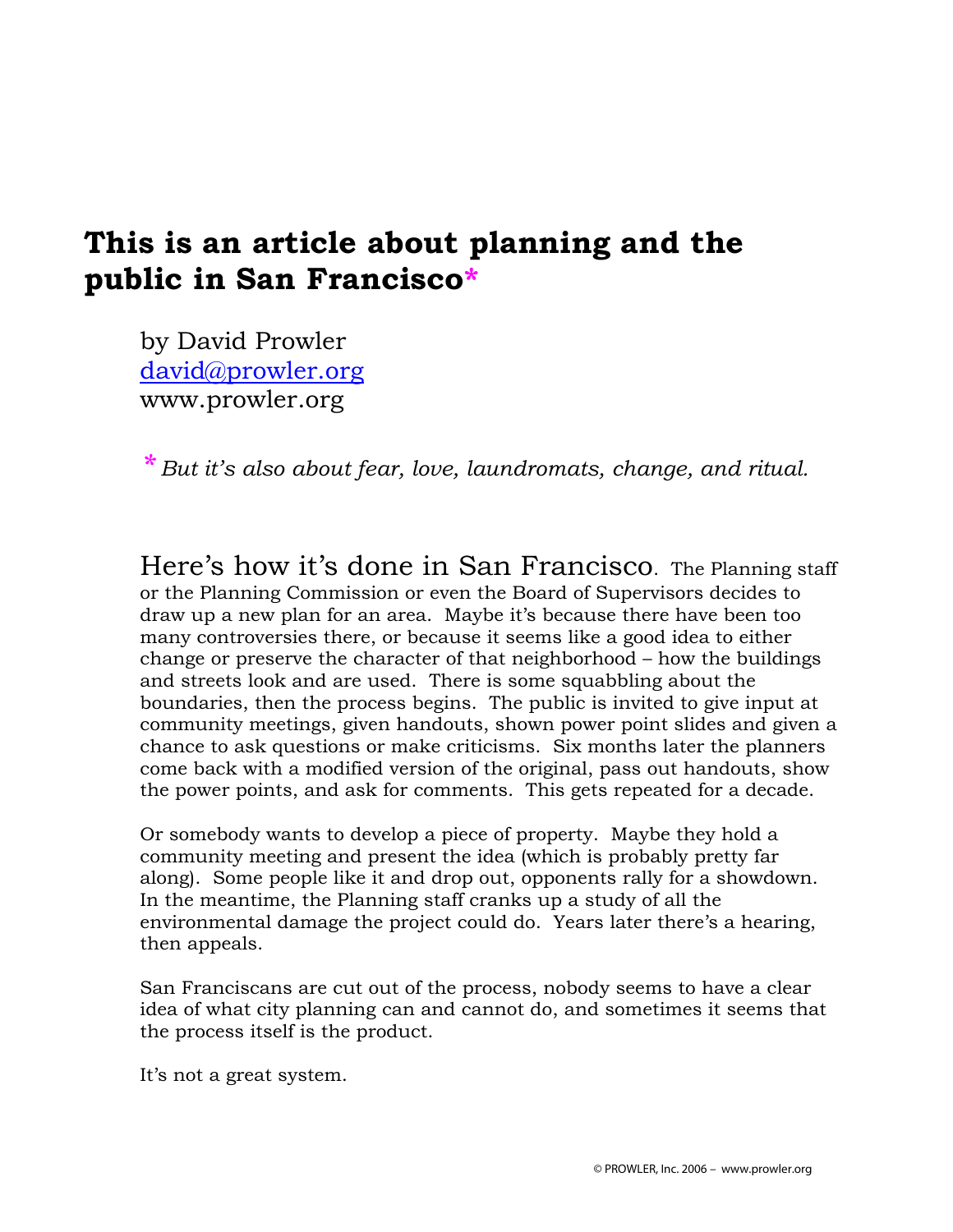It's hard not to notice at community meetings and public hearings that the crowd doesn't look much like San Francisco. Look around on the bus, in the streets, at clubs and at the grocery store. Are these the people engaged in the discourse about the future of our city?

Good chance *you* don't go to community meetings or hearings either. I don't blame you.

But people do want to be heard and, believe it or not, we'd have a better city if they were.

## **It's easier to see why people** *don't* **participate than why they do:**

- **Irrelevance:** Unless their view or parking space is in danger, most people just don't see what city planning has to do with their lives. How would you explain to a single mom in the Tenderloin, a teenager in the projects, a couple starting to look for a place to buy, or a grocer what planning can do to make their daily life better or worse? It's too abstract.
- **Cynicism**: Even among people who believe that planning can have an impact, there's a lot of distrust left over from the Brown administration. After all, he cared so little about planning that he let the Commission close up shop for five months during a showdown with the Board over nominees. (One of his nominees was later indicted for selling advice to applicants appearing before the Commission he sat on, and Brown's Planning Director was golfing on a free membership at an exclusive golf club - with business before the Commission. That kind of stuff doesn't build confidence.)
- **Inertia**: Plans are underway all over the City; Treasure Island, Mid-Market, the so-called Eastern Neighborhoods which encompass fully 25% of the City, Market/Octavia, Transbay. All over the place. But they seem to never end.
- **Confusion:** Most people don't understand what planning does (set guidelines and rules) and doesn't do (cause or prevent growth or change; address economic or cultural needs). We expect too much and too little from it at the same time. Of course, we can't see what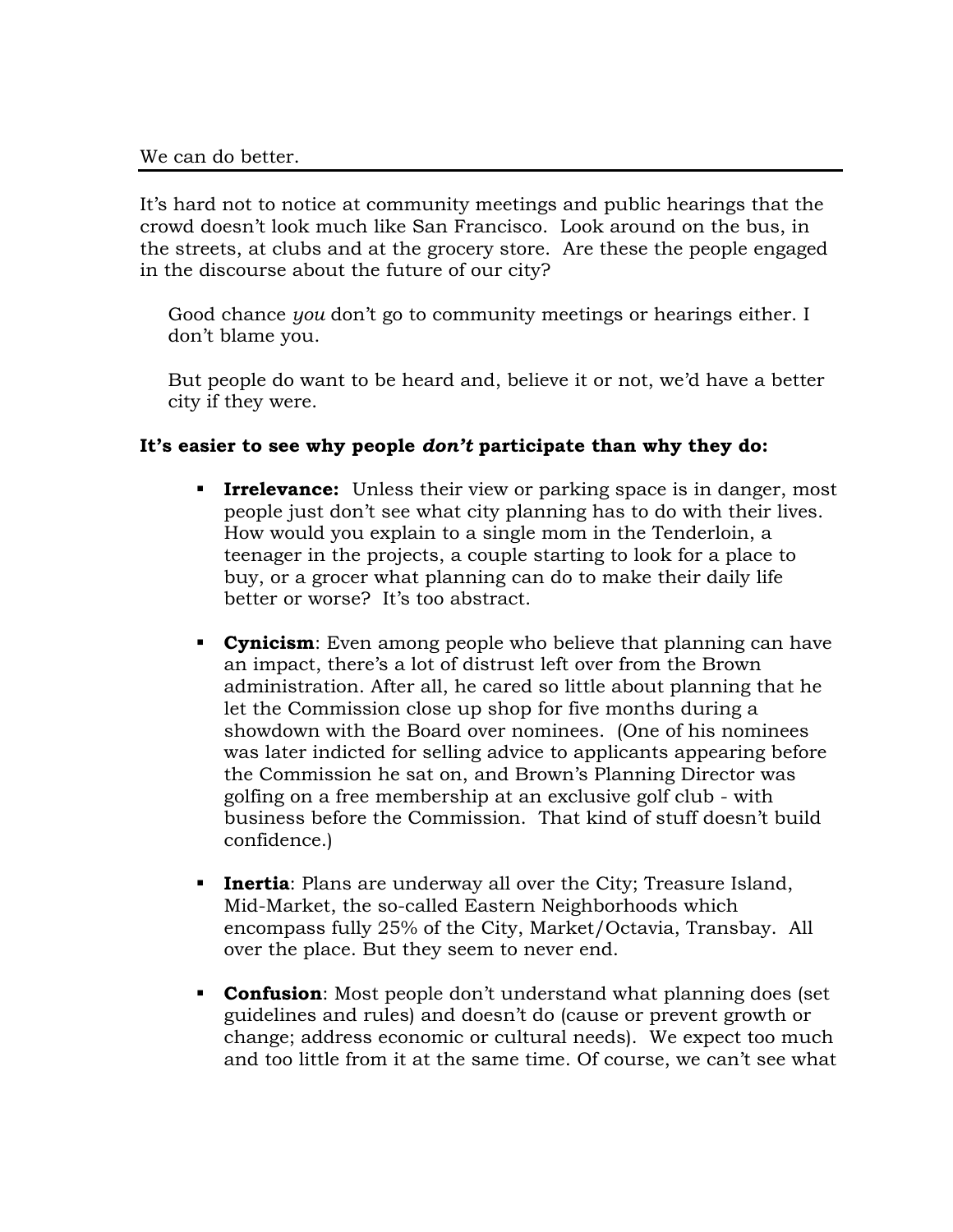a plan *prevents* because it doesn't happen. And we can't really identify what a plan *caused* because the genesis of a project is so complex.

- **Language and cultural barriers**: Not everyone is comfortable speaking out. Maybe you don't come from a culture with a tradition of community meetings and a government that wants your ideas. **(39% of San Franciscans were born in another country – more than were born in all of California.)**
- And these immigrants came here for a reason. They found where they were intolerable and made a decision to leave their roots and move on. Not to organize or participate in some political system: to leave. Why expect them to now try to influence land use decisions?
- Maybe your English isn't so great and you are shy about public speaking. (46% of San Franciscans speak a foreign language at home.) Is it realistic to expect that residents with different backgrounds and cultures would feel welcome at public hearings or community meetings? And plenty of San Franciscans are working hard and have kids at home and just can't slip away for a two hour meeting of Powerpoint presentation and comments.
- **Disinterest in the** *local* **future.** Americans are mobile. How many believe that they will be in the same neighborhood or community in a decade or that their children will be? So planning for a future you may not be a part of isn't that interesting. As a corollary, preserving a past you don't share isn't so compelling either.
- **Isolation.** There is a nationwide reduction in public participation. Used to be, people participated much more in civic life – they routinely attended PTA meetings, block clubs, League of Women Voters meetings, labor union meetings, even lodge meetings. Now, even poker is a solitary activity. People hardly even attend movies like they used to.

Often it's the same handful of people at every meeting, saying the same things.

There is a sub-culture of people who attend community advisory committee meetings and hearings just as there are subcultures of participants at poker games, sex clubs, book clubs, and AA meetings. We assume that people who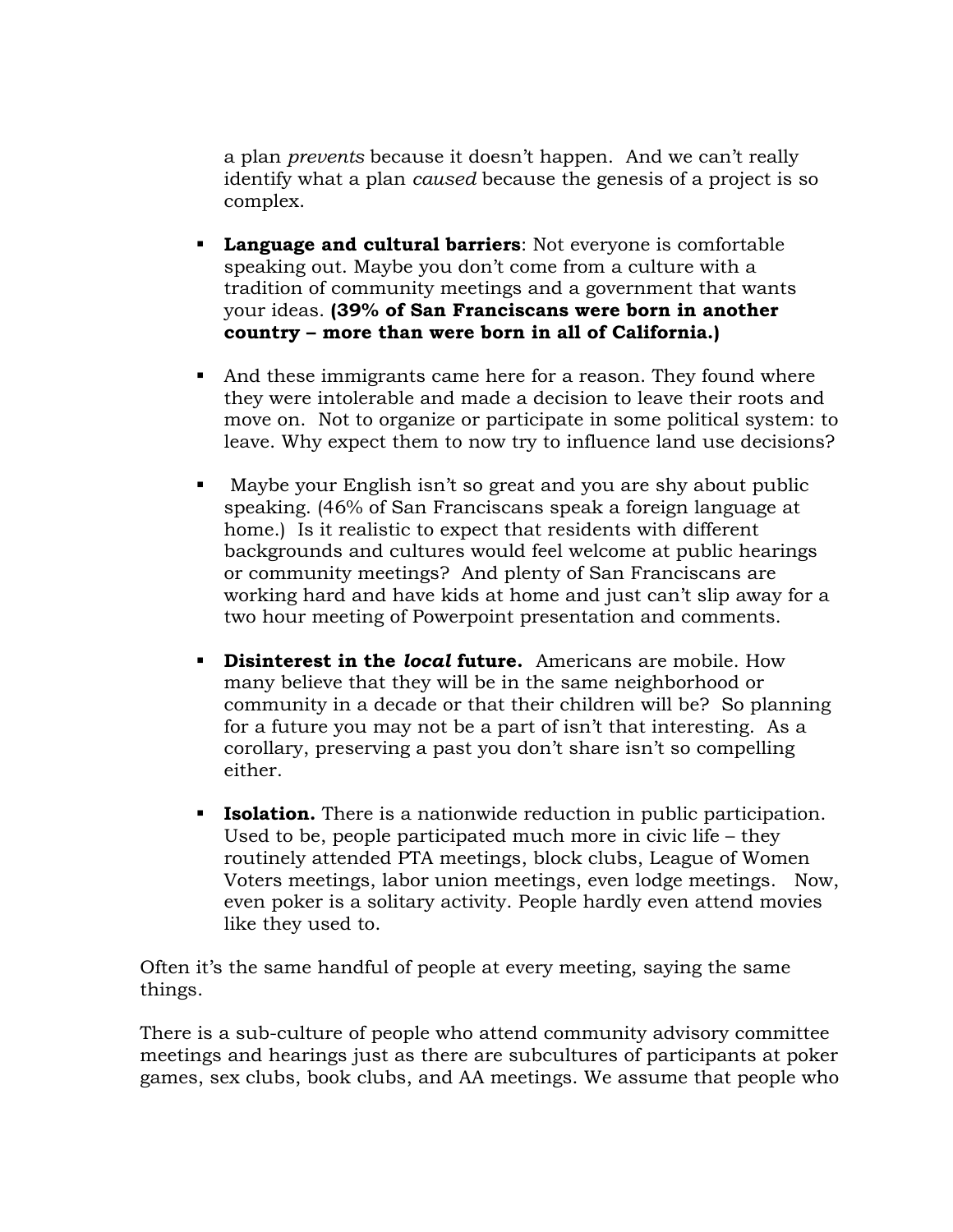join the planning club are better informed about the city's issues and care more about the future of the city. But is that a fair assumption?

People come to community meetings and hearings for a lot of reasons. Sometimes it's to learn and share good ideas but sometimes the reasons are a little more obscure. Psychological reasons. Fear of change. Issues around control. Racism. Jealousy. Anger. And love: of the city and sometimes another kind of love:

From the San Francisco Chronicle of April 24, 2006, a quote from the opponent of a project in Alameda: **"I've done everything I can to keep that land open. This is my love affair"** said a "retired schoolteacher and grandmother of six whose husband is a former Navy lawyer."

One thing I learned when I was a Planning Commissioner: you can't solve psychological problems with land use decisions.

From reading the local press or attending public hearings one would think that every proposal is controversial, that traffic, views, and nostalgia for a simpler (white, blue collar, less messy) time prevails. But how true is that? How representative are attendees at meetings? Who do leaders speak for? We might get some surprises if we knew – and not everyone likes surprises.

**The way we plan now works well for some.** Planning Commissioners and elected officials get to step into the vacuum and make deals. Consultants get hired as guides; that's why our most political architect says "I love chaos, I thrive on it." The lengthy review processes help maintain the status quo. But meanwhile we have a type of "redlining" by planning. Who could know what can be done in a neighborhood while the rules are up in the air?

But not only are these exercises expensive and lengthy, they also squander the goodwill residents have toward planning, burning out participants and driving away others.

Maybe it's time to step back and ask what we expect from the public dialogue about the City. We can create a space to learn from San Franciscans about the cities they live and work in. I write "cities" because we each experience the city differently.

I have a map of Paris that illustrates this. It has no streets or landmarks, just the outline of the city and two colors, corresponding to "J'y vais" and J'y vais pas": I go here, I don't go there.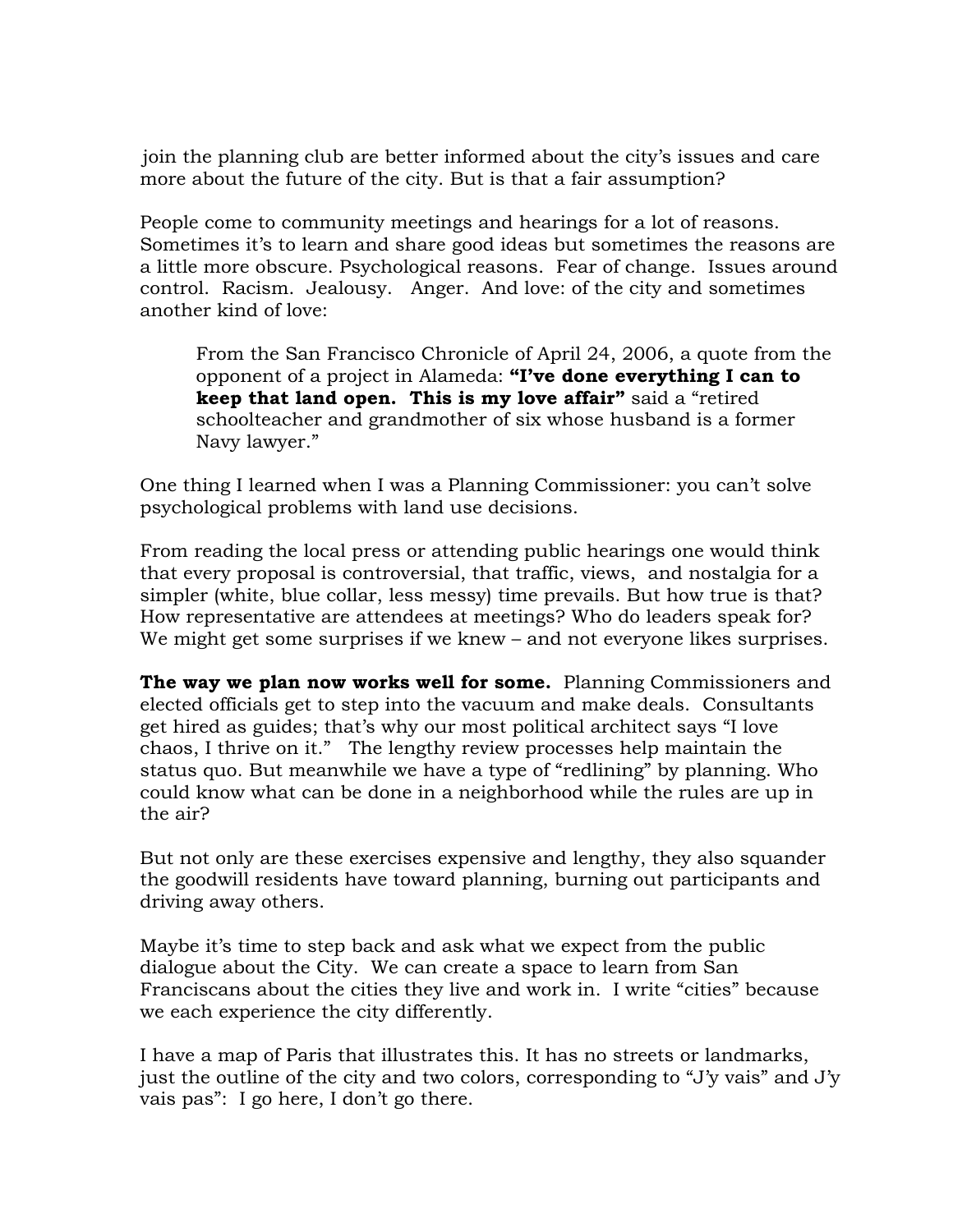The Vietnamese nail salon worker who lives in the Tenderloin and works in the Richmond, the widow who hasn't left the Sunset since I. Magnin closed, the student who lives at Parkmerced but spends all her time on Valencia Street, the kid from the projects who goes to Wallenberg, the undocumented dishwasher…… Each has his or her own way to use the parts of the city they use, with little overlap. And they each have a different relationship with the history of San Francisco and his or her own hopes for the city's future. We can't weave these narratives together in a meaningful way by starting at the end: the buildings and the spaces in between.

We need to look not just at the ways people use the city, but also at how they use buildings. What is an "office" in a city where 18% of the residents are self-employed and others probably work at home for others? What is a café where half the customers are working on laptops? In Rincon Hill, an area recently re-zoned to accommodate about 3,000 new residents, the planners want more than a district of condos. So they mandated that new residents pay into a fund to purchase and develop a park site and to rent and rehabilitate a union hall into a community center. But no thought was given to how high-rise condo owners would actually use a park or a community center. Neither have an identifiable constituency.

How to involve such a heterogeneous crowd in the discourse? The first step is to see our current practice for what it is: a tired 19<sup>th</sup> century relic, more meaningful as ritual, as ceremony, than useful as a tool.

## **Here are some ideas. You probably have others:**

- Don't be afraid of new voices. It's easy to fall back on the self-identified "leaders". They're predictable and easy to find.
- Trust that out of an open welcoming environment some better ideas can come.
- Trust that if these ideas come from such a place, they'll come with a constituency. And even if it takes longer to get there, the civic leadership – commissioners, staff, mayor, and supervisors – might be a little more likely to take stands. Maybe there'd even be fewer appeals at the back end.
- City planning itself needs to be marketed. Walking down Market Street this morning I saw posters for hip hop albums, movies, products, and one, all text, about the Market/Octavia Plan stuck on a light pole. It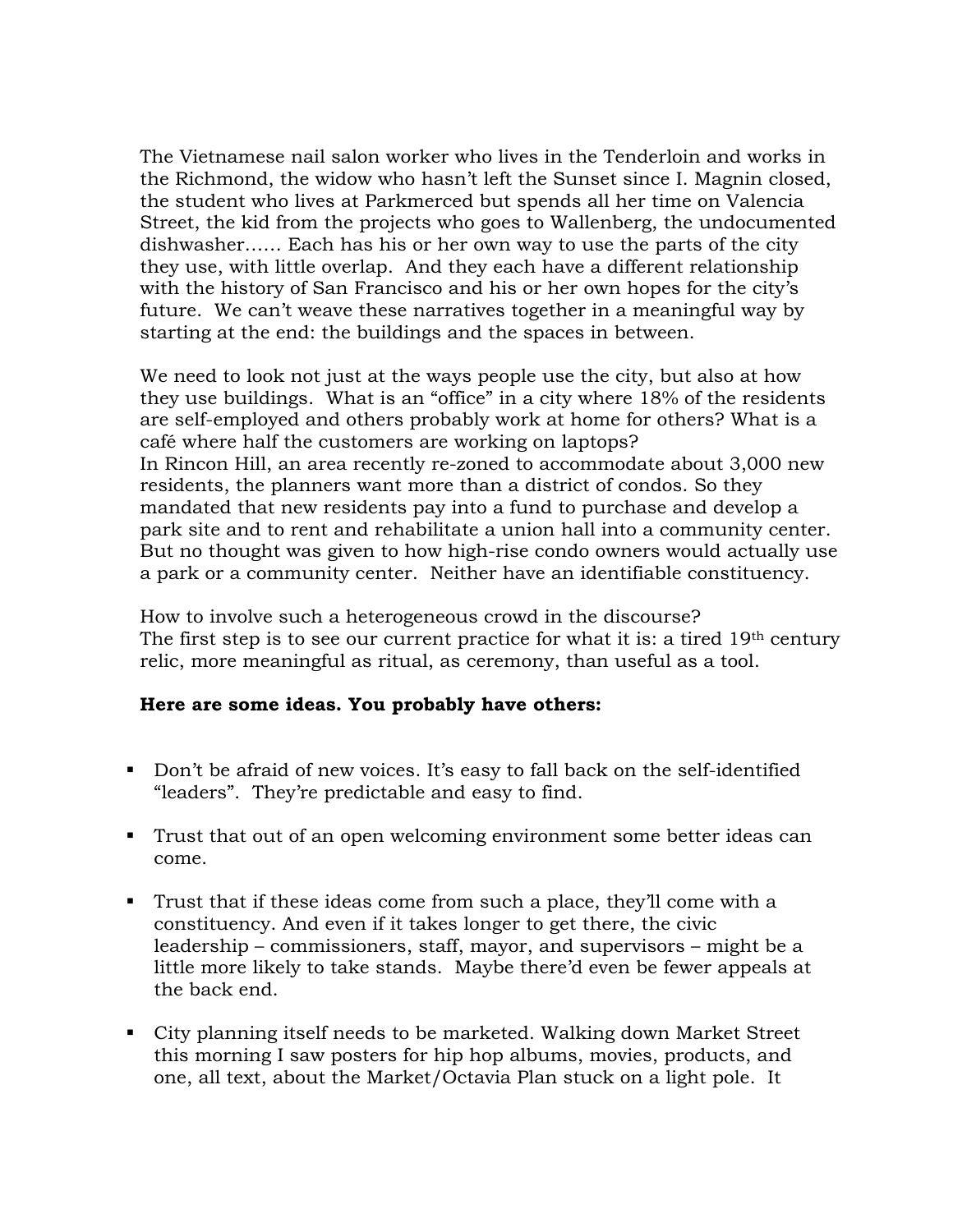matched an ad in the Chronicle about planners "Seeking Input" (inevitably) for some other plan. Both, the opposite of inviting.

- Show how planning can be relevant to people's real day to day lives. Make it less cumbersome and show the value of results – to city staff and officials as well as the public.
- Maybe it's not just land use planning in a vacuum; maybe the discourse has to include crime, culture, jobs, education all in one place.
- Except maybe it's not a place in the old-fashioned way. Experiment with media. Maybe the dialogue would be more inclusive on the internet, or by tapping into where people really communicate, like beauty parlors and laundromats. Maybe it's like bookmobiles, moving around. Or groups of random people invited to talk about how they use the city, over dinners. Or a storefront. Maybe we should have an Office of Public Involvement helping all city departments not just planning. Or even just hire professional facilitators to look at the goal of each planning venture and design the right process for the job.
- Use the internet. We plan our vacations on line; keep in touch via email and text messaging; share our thoughts on blogs;, buy, rent, and sell on Craig's List. So why do we expect people to spend afternoons at City Hall waiting for an item to be called then get three minutes to speak? I get the Planning Commission calendars on line: why not enable people to click the calendar and comment? Comments could go to commissioners directly or in digest, staff could respond, maybe people could post responses to each other. Cases and other planning efforts could all have spots on a Planning Department website for people to weigh in.
- For people to feel welcome, you've got to speak their language. And the context has to be culturally comfortable too. How do groups make decisions in the Philippines, in Latin America, in China? It's not enough to use the same old "7 pm Thursday in the community center/power point/ question and answer/thanks for coming/we'll get back to you" format. It doesn't translate.
- Let's learn from how planning is done in Europe, Asia, Latin America, even other North American cities. It's mind-blowing to see what planning has achieved in Berlin, Barcelona, even Portland. This might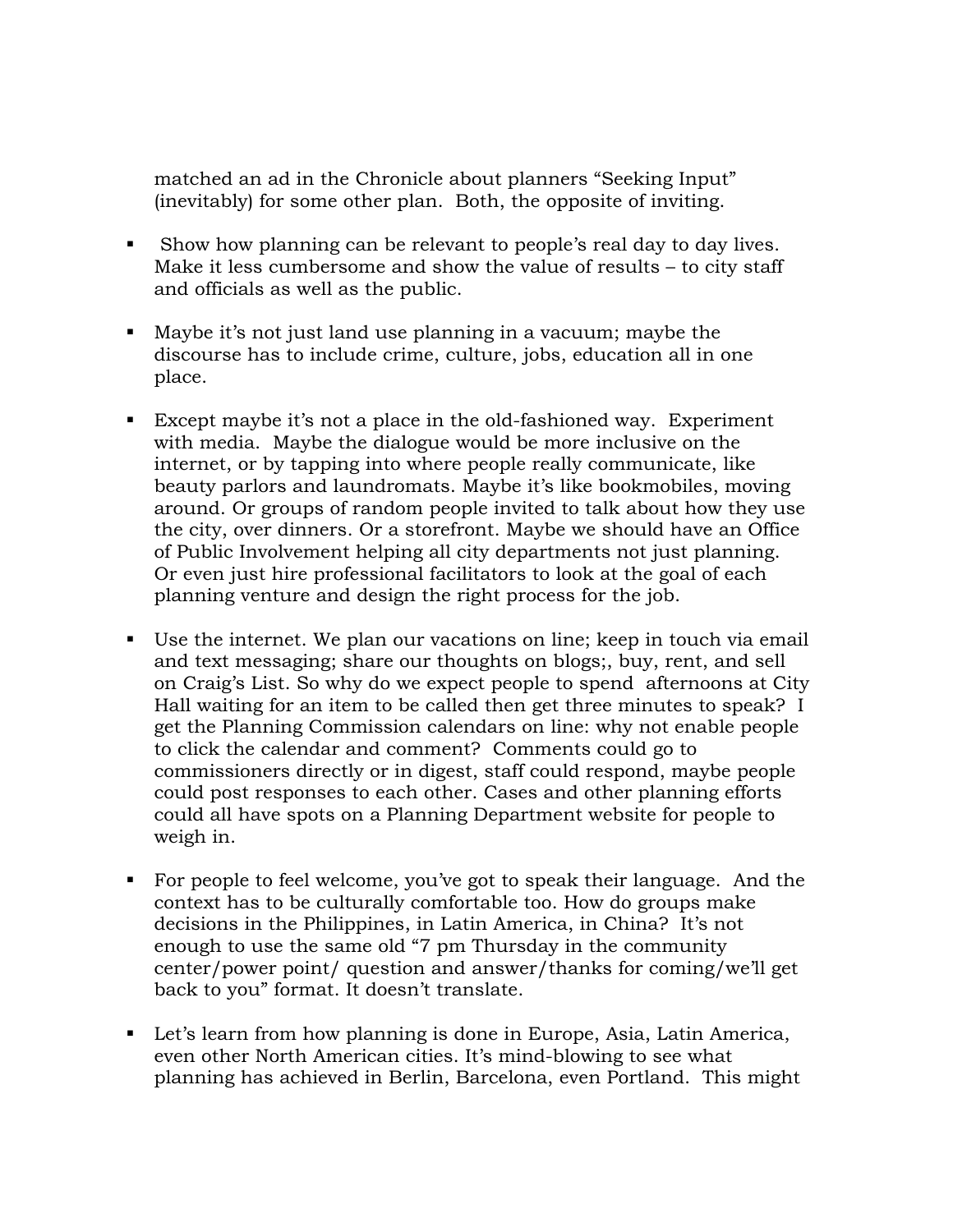require bridging the gaps between practice, academia, and groups like San Francisco Planning and Urban Research.

- Let's be frank and clear about what land use planning can and cannot do. It doesn't create buildings or good jobs. The City is trying to preserve blue collar jobs by zoning to prevent housing. But how about linking zoning with a strategy to create these jobs?
- Set timelines and the discipline to stick to them. The new ballpark had a deadline – Opening Day. It was a challenge and we stepped up to it. It was a blessing too. Here's a quote about the danger of going on too long: the head of Long Range Planning for the City, speaking about the plan for an area, "What we're concerned about is the length of time it takes. By the time we finish the plan, consensus is forgotten." Or this from the Bay Guardian, about the Bayview Redevelopment Plan: "This has been a long-term process: the City has been discussing the plan for some ten years. As long as there's significant opposition in the community…it seems a mistake to rush forward."
- Forget about consensus. We're not going to get it and too often the planners or Board delay decision-making while waiting for it. But it gets farther away. We need leadership, not consensus.
- $\blacksquare$  Be clear about what is on the table, what a plan can and can't do, when a decision will be made. Make sure people understand the goals and the trade-offs. The Mission Bay Citizens Advisory Committee knew the bottom lines of the developer and the Mayor. Nonetheless, there isn't an aspect of the project that wasn't changed by the advisory committee.
- We discuss projects and plans within the framework of the California Environmental Quality Act (CEQA), which mandates addressing only how much damage can a proposal do to the environment. Not how can it help the city meet goals or help the regional environment by concentrating growth where there's infrastructure. Here in San Francisco, we hold up even small scale projects – such as the 17 residences and retail project proposed at the empty lot at 19th and Valencia by the longtime residents and owners of a popular Mexican restaurant. Really, in a built up city, along a transit street where just about every other spot is housing over stores, how much environmental damage could a project like this do? Because the Planning Department doesn't discern between big projects and little ones, the wait to even get a planner assigned to look at the impacts is *nine months*. Oakland has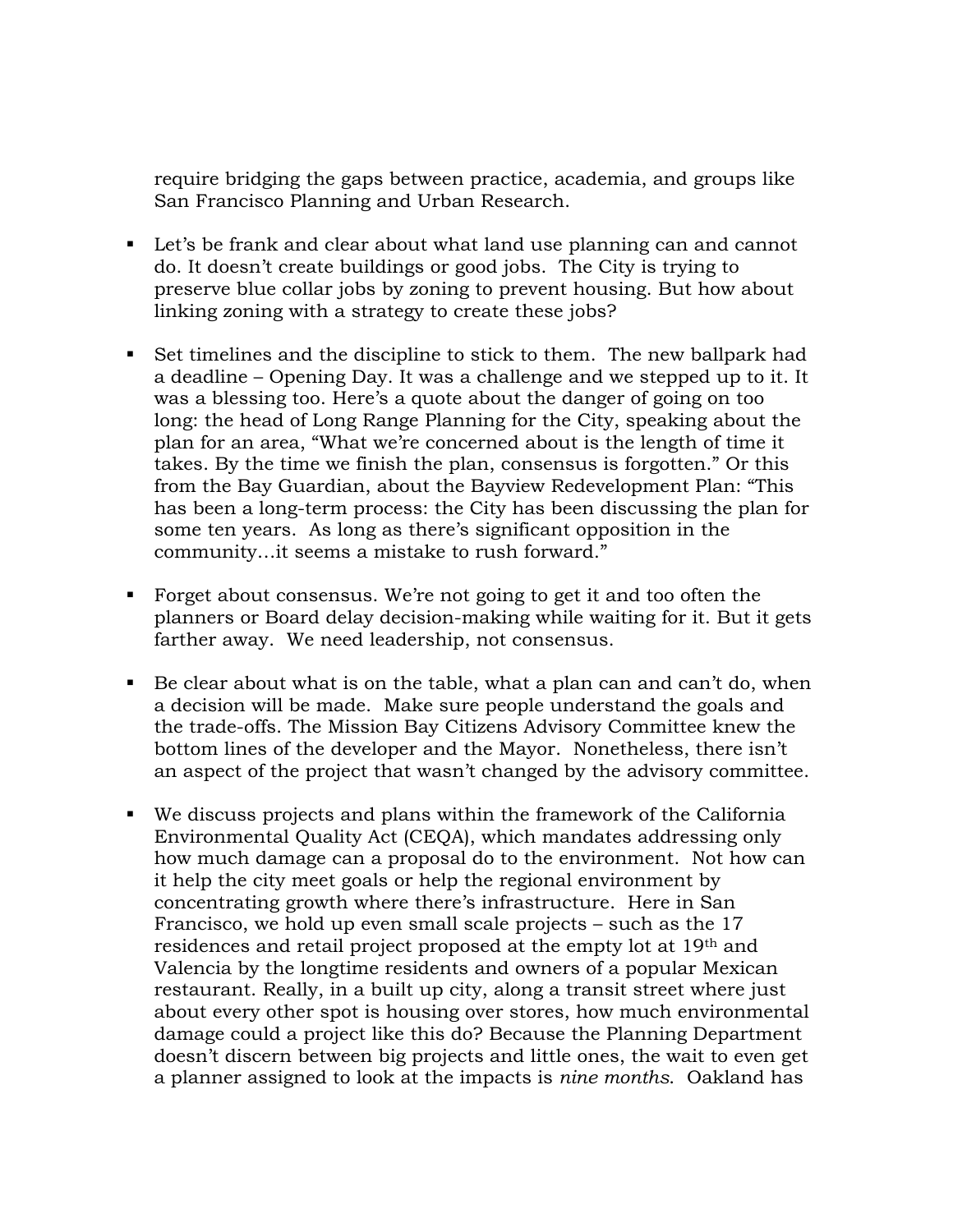a more reasonable attitude – they don't even bother looking at the environmental impacts of 100 unit residential projects.

- The planners should do a better job of differentiating between those projects that pose policy questions for the Commission and the city and the smaller ones. As it is, single family projects with disputes over a few feet can take up as much staff and commission energy as high rises. Most of these disputes are what's called Discretionary Review cases – all these share one thing: they comply with the Planning Code 100%, but some neighbor is still unhappy. So the Planning Commission hears the case. We need a better system of triage and we should show some more respect for the Planning Code and allow projects that comply to move forward.
- We need other venues for working out land use disputes and just for talking with each other. Maybe Community Board has more of a role to play in working out disputes among neighbors. Or a semi-social format where downtown types and Mission types and City Hall types and just regular people who care about the city can get together and have a laugh and maybe a drink.
- The biggest challenge is a cultural one, and culture is the hardest thing to change. The attitudes of this culture:
	- o Opponents are heroes and we can't move forward without consensus. (This stems, in part, from the tradition of progressives as opponents, uncomfortable as leaders.)
	- o A decade is a reasonable amount of time to produce a plan.
	- o The voices we hear are sufficiently diverse.
	- o We are so afraid of change that delays, appeals, and meaningless environmental review are goals in themselves.

I was struck by a description of Italy by the essayist Beppo Severgnini: "Controllers and controlled have an unspoken agreement. You don't change, we don't change, and Italy doesn't change. But we all complain that we can't go on like this."

 But we are a city of newcomers and they will inevitably change the culture. It's time to open the process, be alert to new attitudes about the city and about change itself.

After all, it's inevitable.